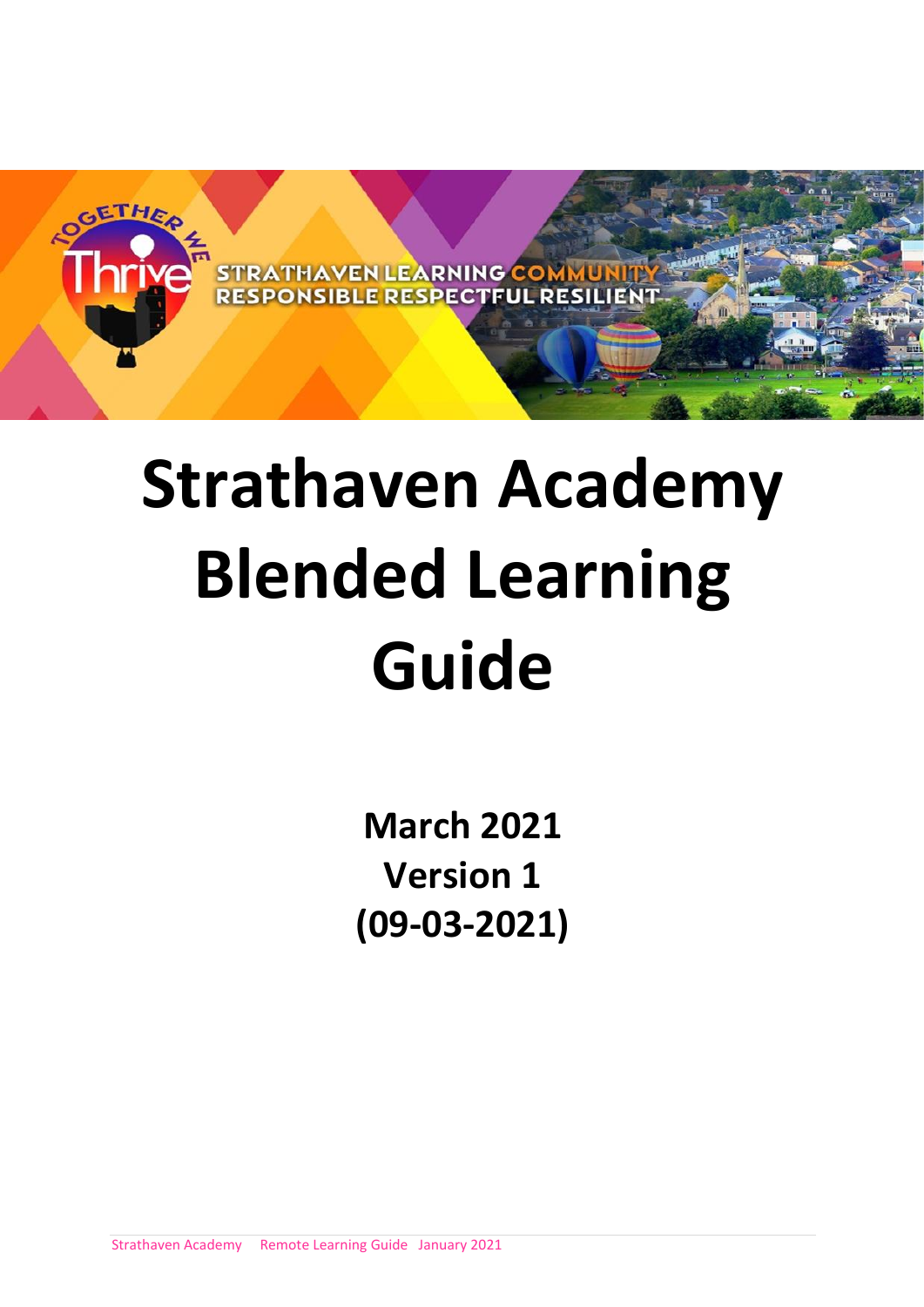

The Phase 2 return to school allows flexibility for a combination of some in-school learning and continued remote learning for all S1-S6 learners. This is known as blended learning and is planned from the 15<sup>th</sup> March until 1<sup>st</sup> April 2021. The current Scottish Government guidance plans for all secondary pupils to return to full-time education after the Easter holidays.

**Blended Learning** is a form of learning where in school teaching (face-to-face) is combined with learning at home using course notes and online resources. Working remotely means that students have some control over time, place and pace of learning which will require them to self-manage, however they have teachers and parents/carers to support them with this. We are **not** expecting students to work online for 8 hours a day as this is not feasible or healthy.

Blended learning during this period will involve a mixture of 'live' interactions between teacher and students and tasks for students to complete in their own time.

#### **What will this look like at Strathaven Academy?**

# Learning Platform

We will continue to use Google Classroom as our platform for online learning and teaching. All tasks and resources will be shared via Google Classroom. If appropriate, voiced/video lessons will be used which pupils can replay as often as they wish, and they will be accompanied by tasks which will be submitted via Google Classroom.

Pupils already have access to all of their Google Classrooms and have been using them regularly throughout the session. A reminder of the access codes for each class will be placed on the year group Google Classroom pages.



Work that is set will be achievable and will be accessible for remote learning.

To access Google Classroom pupils should go t[o https://sts.platform.rmunify.com/](https://sts.platform.rmunify.com/) and log in to their GLOW ACCOUNT. You can access Google Classroom via the GLOW tile.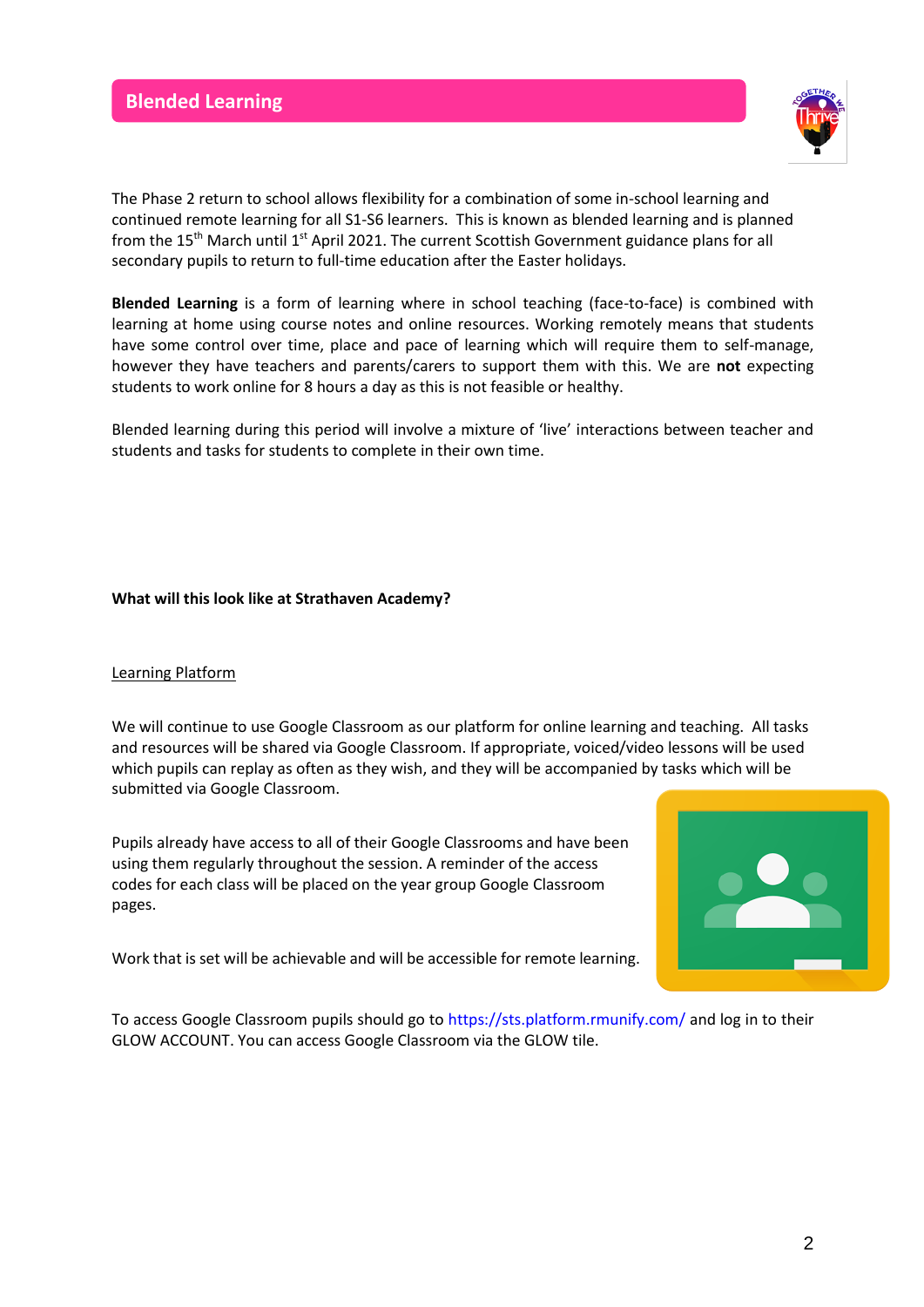# **Rationale**

Several factors including knowledge of our learners, accommodation availability and school transport have been given careful consideration to ensure we provide an appropriate blended learning model for our young people. The East Kilbride and Strathaven secondary schools have worked collaboratively to provide a broadly similar offer for our young people.

#### Strathaven Academy Model

Senior phase learners (S4-S6) will have priority for face-to-face lessons in school. In addition to this, BGE learners (S1-S3) will receive some in school face-to-face learning each week. This will allow pupils to engage with their teachers and start seeing friends again. At this time, this is as important for wellbeing as well as for learning. In the run up to Easter, a high-quality remote learning offer should remain in place, although it is recognised that the nature of it may change given that we are prioritising face-to-face learning. Education Scotland will ensure that enhanced online resources continue to be available over the coming month and we will support our young to engage with these resources.

The information below summarises the number of school days young people at each stage will receive face-to face learning in school over this 14 day period. **Pupils will attend school for full day sessions.**

**I**f a child is unable to attend their scheduled session, please contact the school office.

| <b>Stage</b>   | <b>Total number</b><br>of days in<br>school |
|----------------|---------------------------------------------|
| S5/6           |                                             |
| S4             | 6                                           |
| S <sub>3</sub> | 3                                           |
| S <sub>2</sub> | 3                                           |
| S <sub>1</sub> | 3                                           |

Sessions

| <b>Stage</b> | AM             | Lunch     | <b>PM</b>       |
|--------------|----------------|-----------|-----------------|
| $S3-6$       | 9-11.45am      | $11.45 -$ | 12.30-3:00pm    |
|              |                | 12.30     |                 |
| S1/2         | $9 - 10.15$ am | $11.45 -$ | 12.30-1.45pm    |
|              | 10.30-11.45am  | 12.30     | $1.45 - 3:00pm$ |

*\*Break is 10:15-10:30am*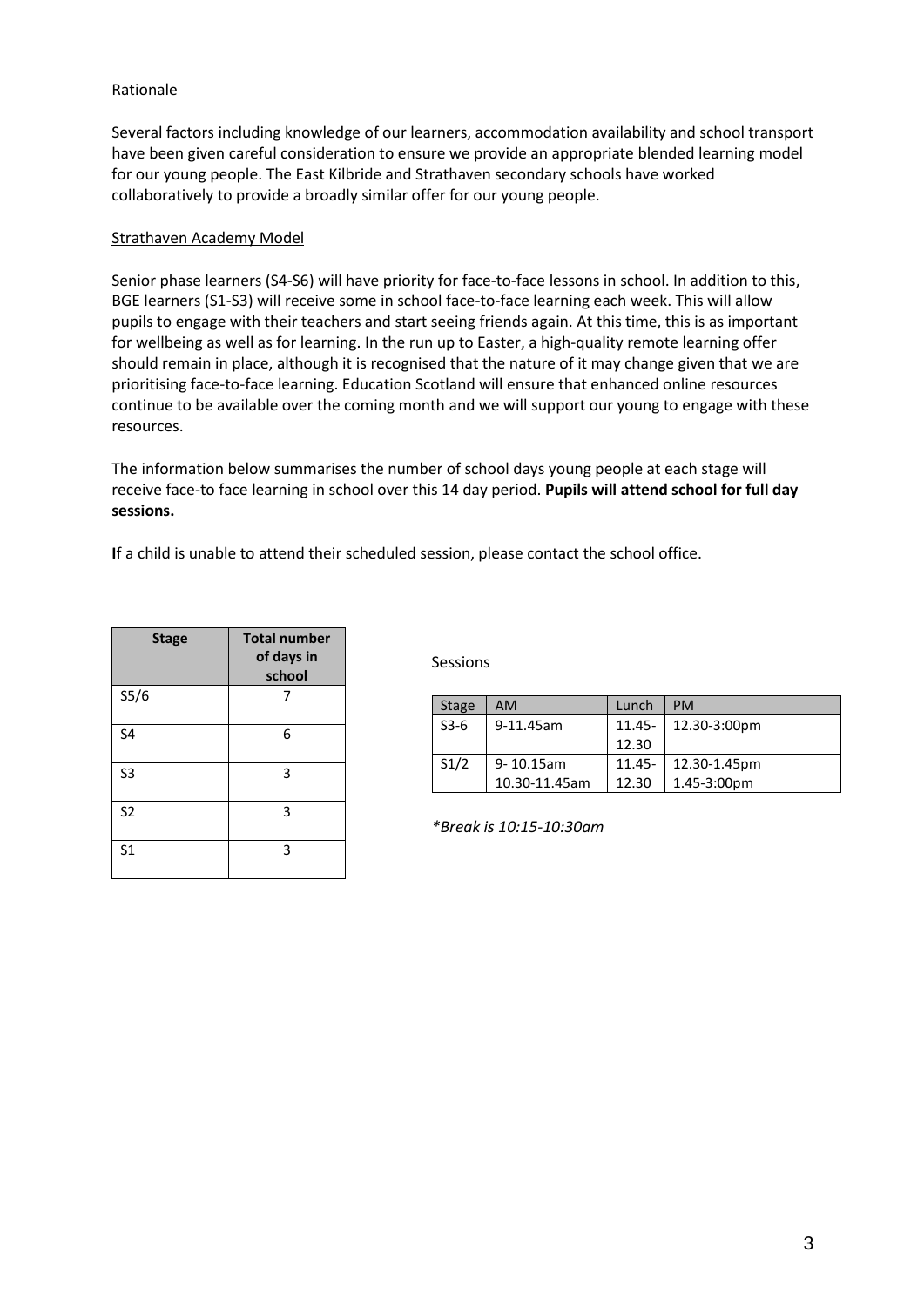## Senior Phase (S4-S6)

A column structure will operate across the week with young people undertaking two subjects per day. This will run in two blocks 9-11:45am and 12:30-3pm. Each year group has been split into two groups to ensure all classes follow social distancing guidance, with groups attending on different allocated days. **It is not possible to change groups for this three week period**.

| <b>Stage</b>      | <b>Group within</b><br>stage | Week 1       | Week 2       | Week 3     | <b>Total number</b><br>of days in<br>school |
|-------------------|------------------------------|--------------|--------------|------------|---------------------------------------------|
| S <sub>5</sub> /6 | 1                            | Mon / Tues   | Wed/Thur/Fri | Mon / Tues |                                             |
|                   | 2                            | Wed/Thur/Fri | Mon / Tues   | Wed/Thur   |                                             |
| S <sub>4</sub>    |                              | Mon / Tues   | Wed/Thur     | Mon / Tues | 6                                           |
|                   | 2                            | Wed/Thur     | Mon / Tues   | Wed/Thur   | 6                                           |

During in-school teaching sessions, teachers will give learners additional work to complete independently prior to their next in-school session. In general, the remote offer in the senior phase will focus on online contact with teachers only, as and when required. Teachers can be contacted through Google Classrooms throughout the week.

## BGE (S1-S3)

The focus for the BGE will be to provide time in school to reconnect with learning. Each year group will be split into two groups and each group will be allocated one full day per week. This will allow young people time to connect with peers and their teachers within a safe school environment and to prepare for the return to full time school in April. **It is not possible to change groupsfor this three week period**.

| <b>Stage</b>   | <b>Group within</b><br>stage | Week 1    | Week 2    | Week 3    | <b>Total number</b><br>of days in<br>school |
|----------------|------------------------------|-----------|-----------|-----------|---------------------------------------------|
| S <sub>3</sub> | 1                            | Tuesday   | Thursday  | Tuesday   | 3                                           |
|                | $\overline{2}$               | Thursday  | Tuesday   | Wednesday | 3                                           |
| S <sub>2</sub> | 1                            | Friday    | Wednesday | Monday    | 3                                           |
|                | $\overline{2}$               | Wednesday | Friday    | Thursday  | 3                                           |
| S <sub>1</sub> | 1                            | Monday    | Friday    | Thursday  | 3                                           |
|                | 2                            | Friday    | Monday    | Tuesday   | 3                                           |

Young people will experience face-to-face teaching in a range of subjects. The high-quality remote learning will continue throughout the three weeks, however due to the change in circumstance there will be a change in the delivery model for remote learning. As teachers will now have an in-school teaching commitment, remote learning will have less direct interaction and more recorded or selfdirected activities during this period. S1/S2 pupils will have the opportunity to enhance their remote learning offer through a Sustainability Interdisciplinary Learning project. Where possible, departments will plan and continue to deliver high-quality remote learning for S3 pupils. We will continue to review and update BGE remote learning on a weekly basis.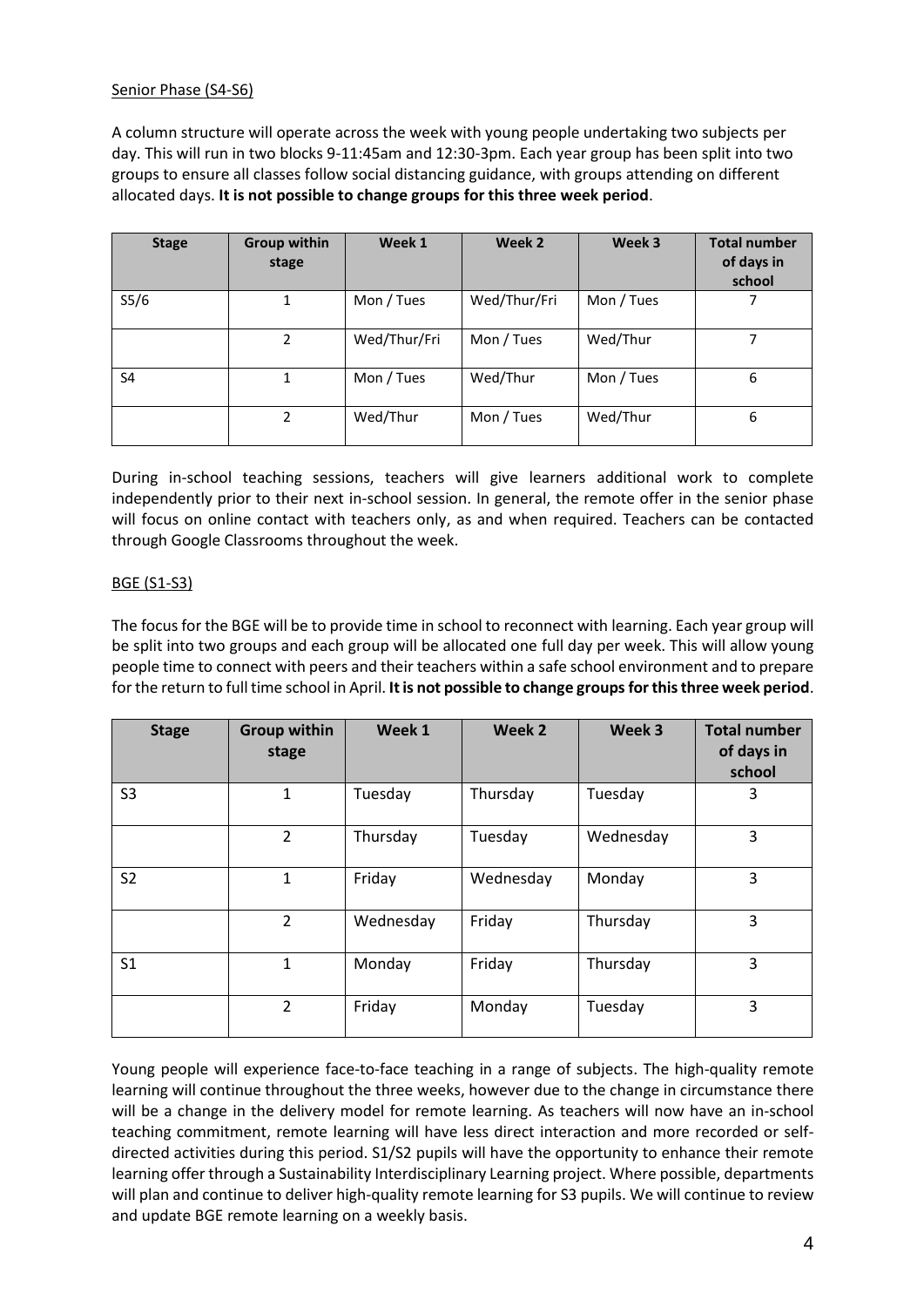# Blended Learning Timetables

- Pupils and parents/carers should **not** try to re-create a school day when pupils are working at home. However, routines are important and should try to balance school work with breaks and offline tasks. It should be noted that it is much more beneficial to have a successful hour of learning where the young person is engaged with the work.
- Pupils must take responsibility for their own learning at home and can receive support by asking for help when it is required. Help can be provided remotely by GLOW email, through asking friends or by using the functions in Google Classroom.
- If pupils miss work or there is a cause for concern over the completion of work, there will be contact home, either initially through PT Pupil Support or Year Head if appropriate.

# **S1/S2**

| 9-10:15am        | 10:15-10:30am | 10:30-11:45am    | 11:45-12:30pm | 12:30-1:45pm     | $1:45 - 3:00 \text{pm}$ |
|------------------|---------------|------------------|---------------|------------------|-------------------------|
| <b>Session 1</b> | <b>BREAK</b>  | <b>Session 2</b> | <b>LUNCH</b>  | <b>Session 3</b> | <b>Session 4</b>        |

# **S3-S6**

| $9-10:15am$           | 10:15-10:30am | 10:30-11:45am         | 11:45-12:30pm | 12:30-3:00pm     |
|-----------------------|---------------|-----------------------|---------------|------------------|
| Session 1<br>(Part 1) | <b>BREAK</b>  | Session 1<br>(Part 2) | <b>LUNCH</b>  | <b>Session 2</b> |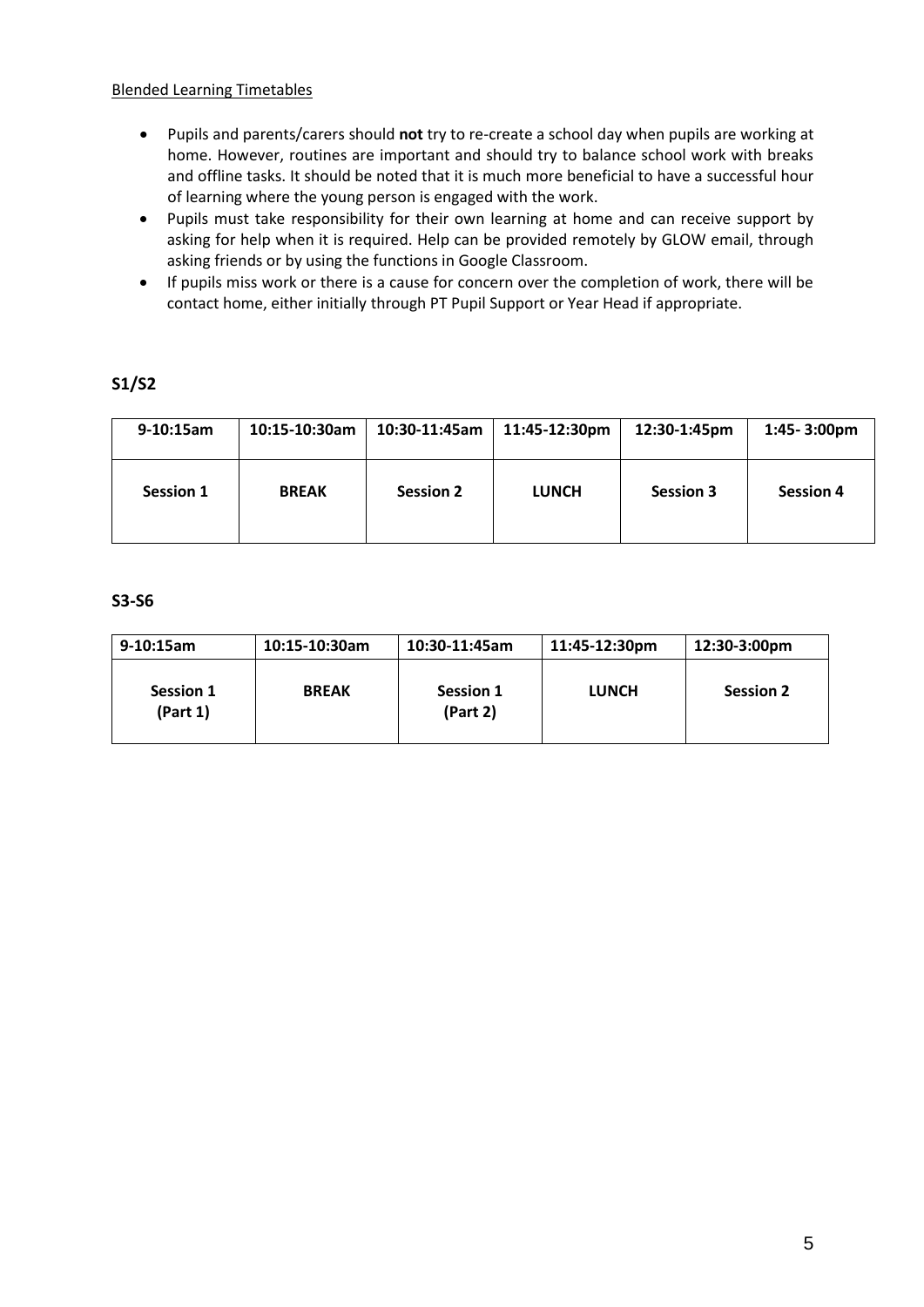# **Health & Safety**



Adherence to Health and Safety guidance is essential for all pupils returning to school. Please make sure your child is aware of the following information:

- Pupils should only report to school a few minutes before their session is due to start, unless using school contract / public transport.
- Pupils should enter school by their allocated year group door.
	- o S1-Front door
	- o S2-Side door (Courtyard)
	- o S3-Side door (Courtyard)
	- o S4-Front door
	- o S5/6- Back door (S6 Social area/PE)
- Pupils must sanitise their hands when they enter the school building.
- Face covering must be worn at all times in the school building.
- Pupils should move directly to the allocated classroom on entering the school and should maintain 2 metres distance from others at all times.
- At the end of the session, pupils should leave the building by the nearest exit door.
- Breaks and lunchtime will be spent outside. Please ensure that you have appropriate clothing.
- Break will take place at 10:15-10:30am. Pupils will have the opportunity to purchase food at the cafeteria and then go outside to their allocated area. Pupils must remain on the school grounds during break time.
	- o S1- Front playground
	- o S2 Courtyard
	- o S3 Courtyard
	- o S4 Front playground
	- o S5/6 Back playground (Crawford Street)
- Lunch will take place at 11:45am-12:30pm. If pupils require to remain in school over lunchtime a packed lunch can be eaten in the street area or food can be ordered from the cafeteria using the App. Any pupil using a food outlet in Strathaven must observe social distancing and wear a face covering.
- Pupils should wear school uniform.
- In classrooms / work areas, pupils must:
	- o sanitise their hands when entering and leaving the classroom / work area
	- o sanitise their desk/workspace at the beginning and end of the session
	- o wear a face covering at all times
	- o maintain a distance of 2 metre from others (pupils and staff) at all times.
- School contract transport will operate normal start of day drop-off and end of day pickups. Pupils must sanitise hands before entering and on leaving a bus, wear a face covering and maintain 1 metre distance from other pupils and the driver.
- On a Monday and Tuesday only, some pupils using school contract transport may have to wait for a short period of time in the playground at the end of their session before departing. All other pupils can leave at 3pm.

We will continue to publish and share updated risk assessment and safe systems of work on the COVID-19 section of the school website.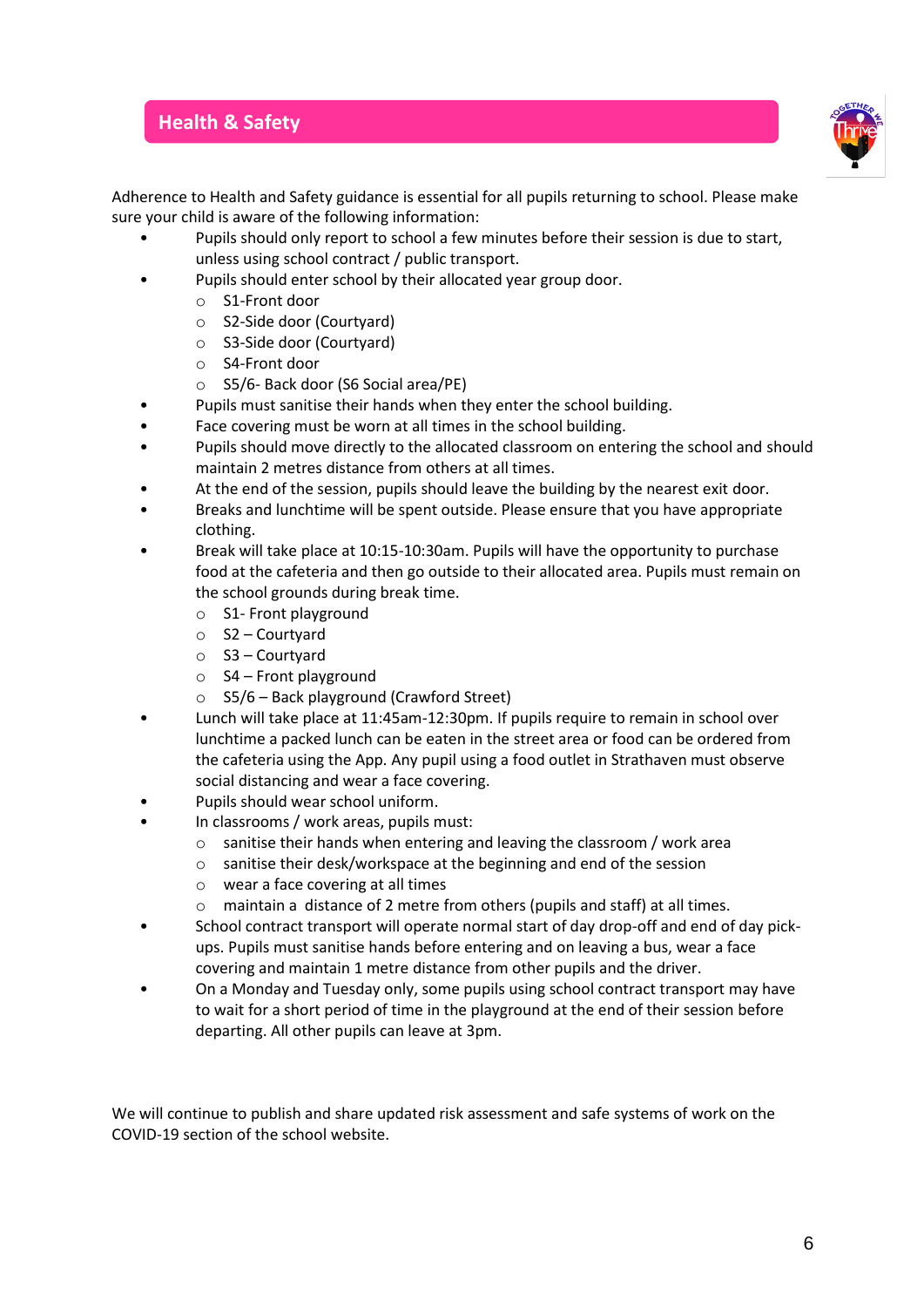# **Communication Strategy**



All communication with parents/carers should be directed to the school office. The school office will pass this information on to the appropriate PTPS and Year Head to follow up. Class teachers should only respond to communication from pupils. If they receive communication from a parent/carer, they should not respond and pass this on to the Year Head.

Our communication strategy has been updated to reflect school closure.



#### Staff

Important information will be emailed to staff. Links and important documents will be shared in the staff Google Classroom and via a regular staff bulletin.

#### Learners

Pupils will receive regular updates and information from their year head in their year group Google Classroom. Regular virtual assemblies will delivered and important information shared.

#### Parents/carers

The school website will be updated on a regular basis. Updates will be shared via the School App and Twitter. Parents/carers should contact the school office with any enquiries.